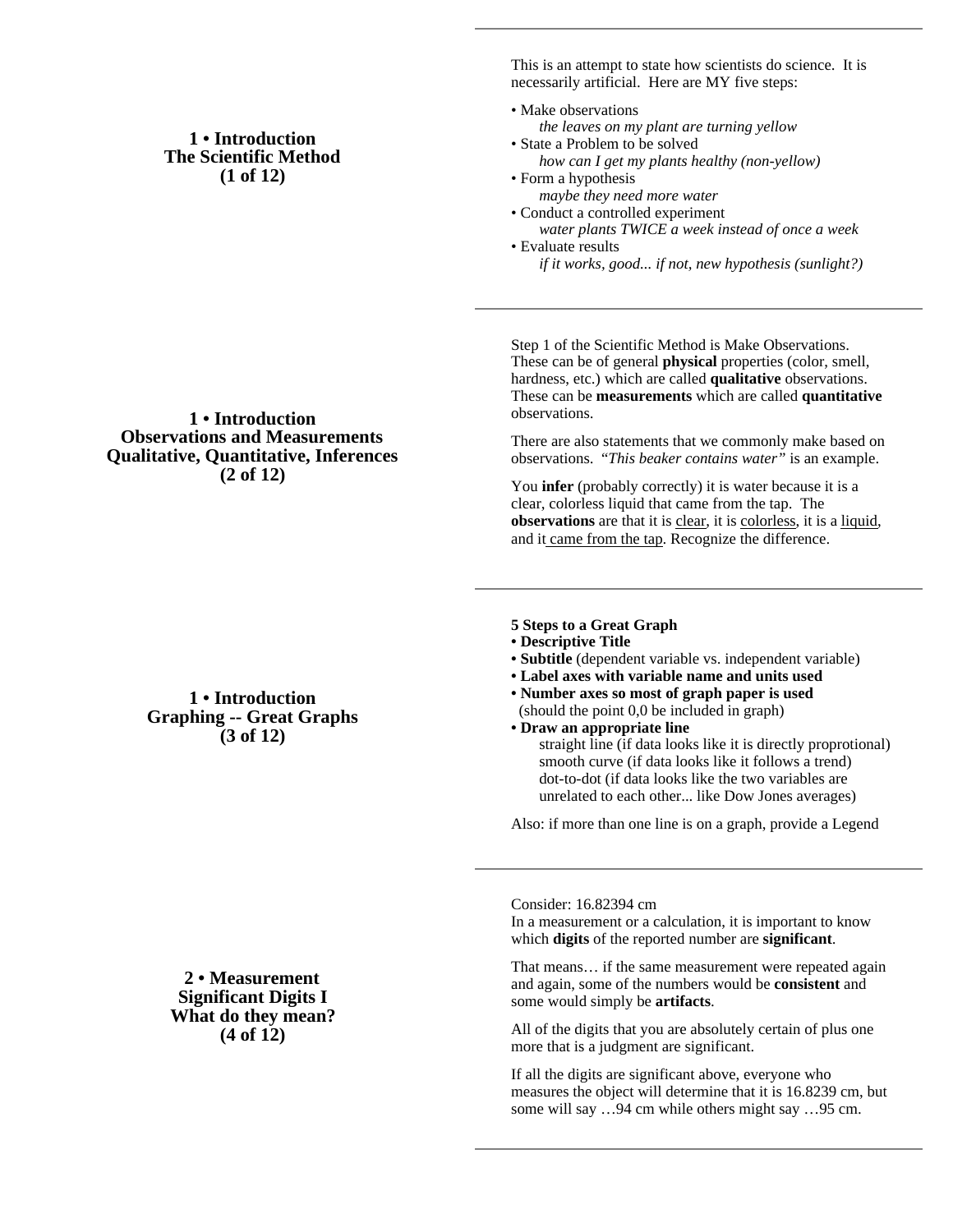**2 • Measurement Significant Digits II Some examples with rulers. (5 of 12)**



 (A composite ruler) a- No one should argue that the measurement is between 0.3 and 0.4. Is it exactly halfway between (.35 cm)… or a little to the left (.34 cm)? The last digit is the judgment of the person making the measurement. The measurement has 2 significant digits.

b- The same ruler… so the measurement still goes to the hundredths place... 1.00 cm (3 significant digits).

c- A ruler with fewer marks reads 1.6 cm (2 sig digits).

- All non-zero digits are significant. 523 grams (3) 972,366 seconds (6)
- 0's in the MIDDLE of a number are ALWAYS significant. 5082 meters (4)  $0.002008 \text{ L} (4)$
- 0's in the FRONT of a number are NEVER significant.  $0.0032 \text{ kg} (2)$  0.00000751 m (3)
- 0's at the END of a number are SOMETIMES significant. • Decimal point is PRESENT, 0's ARE significant 2.000 Liters (4) 0.000500 grams (3)
	- Decimal point is ABSENT, 0's are NOT significant 2000 Liters (1) 550 m (2)

NOTE: textbook values are assumed to have all sig. digits

When you perform a calculation using measurements, often the calculator gives you an incorrect number of significant digits. Here are the rules to follow to report your answers:

**x** and  $\div$ : The answer has the same # of sig. digits as the number in the problem with the least number of sig. digits. example: 3.7 cm x 8.1 cm = 29.97 30. cm<sup>2</sup> (2 sig. digits)

**+ and –**: The last sig. digit in the answer is the largest uncertain digit in the values used in the problem. example:  $3.7 \text{ cm} + 8.1 \text{ cm} = 11.8 \text{ cm}$  (3 sig. digits)

Know **how** to **ilustrate why** these rules work.

**Accuracy** refers to how close a measurement is to some **accepted** or **true** value (a **standard**).

**Ex:** an experimental value of the density of Al<sup>o</sup> is 2.69 g/mL. The accepted value is 2.70 g/mL. Your value is accurate to within 0.37%

**% error** is used to express accuracy. **Precision** refers to the **reliability**, **repeatability**, or **consistency** of a measurement.

**Ex:** A value of 2.69 g/mL means that if you repeat the measurement over and over, you will get values that agree to the tenths place (2.68, 2.70, 2.71, etc.) **± uncertainty and sig. digits** are used to express precision

## **2 • Measurement Significant Digits III Rules for Recognizing Sig. Digits (6 of 12)**

**2 • Measurement Significant Digits IV Significant Digits in Calculations (7 of 12)**

> **2 • Measurement Accuracy vs. Precision (8 of 12)**